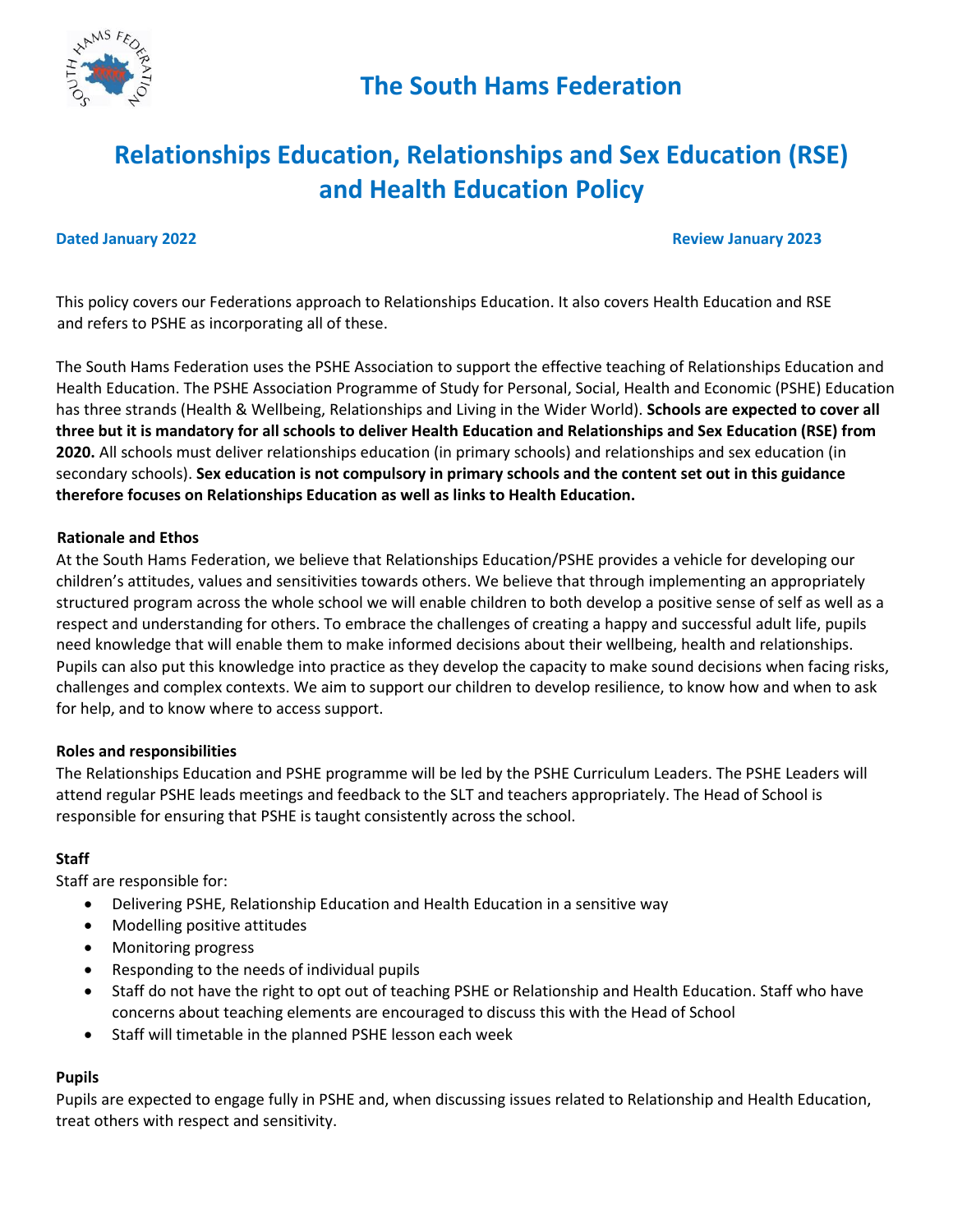

#### **Dated January 2022 Review January 2023**

## **Legislation (statutory regulations and guidance)**

Revised Department for Education statutory guidance states that from September 2020, all schools must deliver **relationships education (in primary schools)** and relationships and sex education (in secondary schools). The parental right to withdraw pupils from RSE remains in primary education, for aspects of sex education which are **not** part of the Science curriculum. It is important that the transition phase before moving to secondary school supports pupils' ongoing emotional and physical development effectively. Therefore, we aim to provide a sex education programme tailored to the age and the physical and emotional maturity of the pupils. It ensures that both boys and girls are prepared for the changes that adolescence brings and – drawing on knowledge of the human life cycle set out in the national curriculum for science - how a baby is conceived and born. As well as consulting parents more generally about the school's overall policy, The South Hams Federation will consult parents before the final year of primary school about the detailed content of what will be taught. Parents are invited in to see for themselves the learning/video clips etc that the children will be exposed to.

**Documents that inform the school's Relationships Education and RSE policy include:** 

- Education Act (1996)
- Learning and Skills Act (2000)
- Education and Inspections Act (2006)
- Equality Act (2010),
- Supplementary Guidance SRE for the 21st century (2014)
- Keeping children safe in education Statutory safeguarding guidance (2016)
- Children and Social Work Act (2017)

## **Curriculum Design**

Our Relationships Education and Health Education programme is an integral part of our whole school PSHE education provision.

This provides opportunities for pupils to:

- better understand the nature of human relationships
- learn about relationships, the importance of communication and assertiveness skills including the importance of values such as respect (for self and others), equality, responsibility, care and compassion
- reflect upon the importance of stable and loving relationships for family life, including the bringing up of children, this also includes marriage and civil partnerships
- consider and understand the changes that occur to their bodies, minds and emotions as a consequence of growth from childhood to adulthood
- reflect upon how to make good, informed and safe choices concerning relationships and healthy lifestyles
- stay safe online
- know basic first aid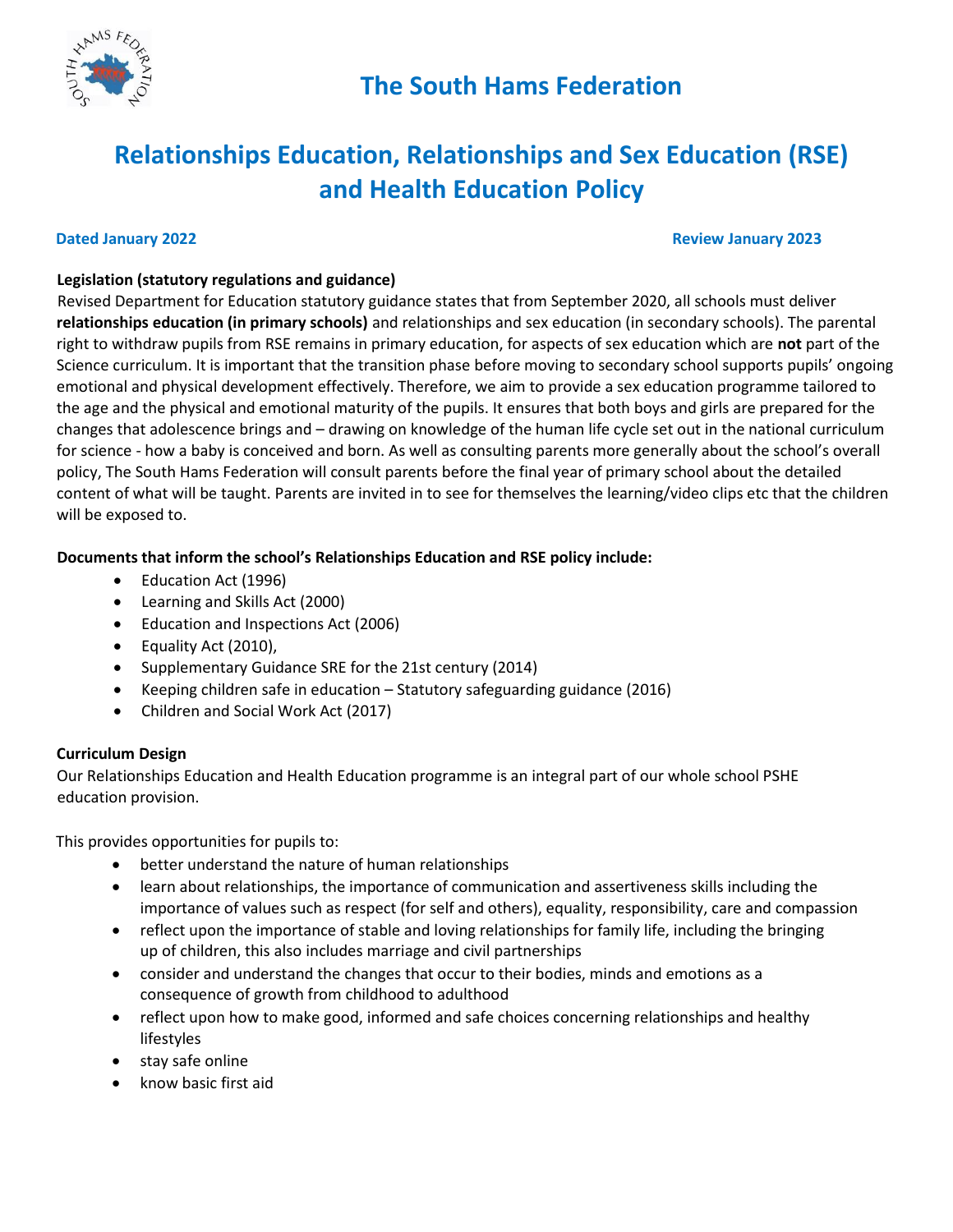

#### **Dated January 2022 Review January 2023**

### **Equalities and Safeguarding within the Curriculum**

The Relationships Education programme at The South Hams Federation demonstrates and promotes the following:

- Learn the value of respect, care and love
- Valuing family life within stable, loving and committed relationships
- Acceptance of same sex unions as also offering stable, loving and committed relationships to nurture children
- Respect for self and others
- Respect for rights and responsibilities within relationships
- Appreciate that different, successful family structures exist
- Understanding diversity regarding religion, gender, culture and sexual orientation
- Importance of striving to reduce intolerance and discrimination based on sexual orientation, disability, ethnicity, religion and gender.
- Acceptance of difference and diversity
- Promote gender equality and equality in relationships
- Challenge gender stereotypes and inequality

This policy reflects and is line with the schools' equal opportunities policy and the schools ensures that the Relationships Education teaching programme is an inclusive one and is appropriate and relevant to all pupils, including those with SEN and disabilities. Teachers ensure that the content, approach and use of inclusive language reflect the diversity of the school community, and help all pupils feel valued and included, regardless of their gender, ability, disability, experiences and family background.

Relationships Education is not delivered in isolation, but firmly embedded in all curriculum areas including Personal, Social, Health and Economic (PSHE) education. Many aspects of PSHE are taught throughout the year, whilst some specific age-related aspects are delivered, at a pre-planned points, during the year in order that parents are informed and can be involved in supporting their child. RSE is delivered by class teachers in mixed gender groups other than when it is deemed more appropriate for topics to be covered in single sex groups. PSHE is delivered through a varied range of activities, which promote dialogue and understanding. These include: circle time, active teaching and learning, role play/scenarios and discussions.

### **External agencies and visitors**

External agencies can be invited to support the delivery of all aspects of PSHE. These may include: the school nurse, the NSPCC and the police. External agencies and visitors are familiar with and understand the school's RSE policy and safeguarding policy and work within these documents. All visitors are supervised/supported by a member of staff at all times. The input of visitors is monitored and evaluated by staff. This evaluation informs future planning.

### **Safe and effective practice**

Staff are aware that views around PSHE related issues are varied. However, while personal views are respected, all PSHE issues are taught without bias. Topics are presented using a variety of views and beliefs so that pupils are able to form their own, informed opinions but also respect others who may have a different opinion. Both formal and informal RSE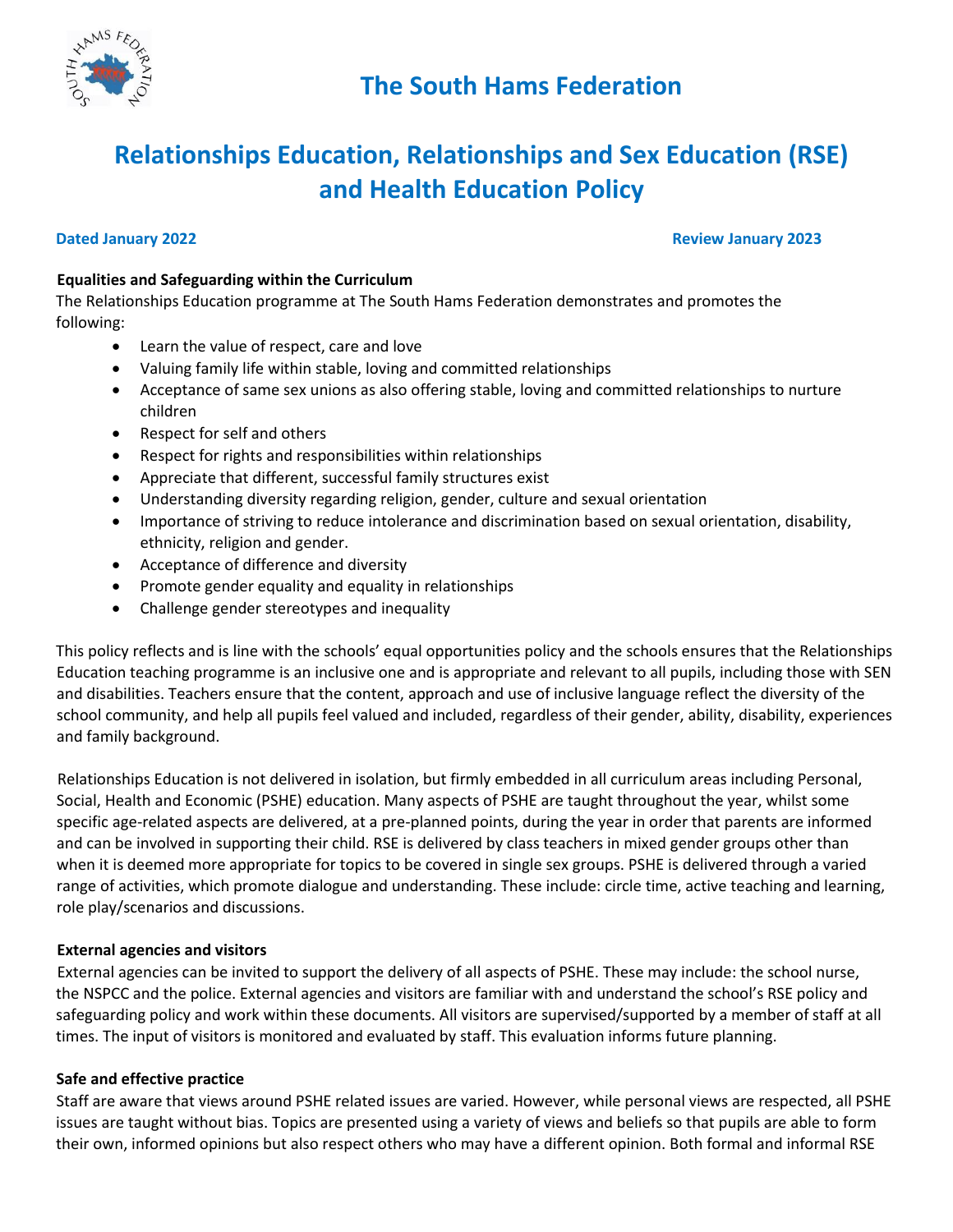

#### **Dated January 2022 Review January 2023 Review January 2023**

arising from pupils' questions are answered according to the age and maturity of the pupil(s) concerned and the limits of the year group topics. The Federation believes that individual teachers must use their skill and discretion in this area and refer to the Designated Safeguarding Lead if they are concerned or believe any pupil to be at risk.

#### **Engaging Parents**

The school is committed to working with parents and believes that it is important to have the support of parents and the wider community. Effective methods to communicate the schools' approach to PSHE/RSE are through the year groups' curriculum meetings (Year 5 and 6), parents' evening, the school website, weekly newsletters and an open-door policy. Parents are also invited in throughout the year to celebrate the learning across PSHE. Parents are invited to view this policy. *Parents do not have the right to withdraw their children from all, or part of the RSE curriculum as teachers will not be teaching RSE that is outside of the science curriculum. If for any reason teachers feel it is necessary to discuss areas outside of the science curriculum with children, parents will be informed and would have the right to withdraw.* 

### **Monitoring, Reporting and Evaluation**

Class teachers assess pupils' understanding and progress through formative and summative processes. These include task outcomes, questioning, quotes from children and observation. At the end of the year, each year group reviews the programme they have implemented and pass on any comments to the PSHE Curriculum Leader as part of the monitoring cycle. This policy is reviewed on an annual basis taking into account the feedback from teaching staff, pupils and parents.

#### **Links to other policies and advice**

- Behaviour Policy
- Health and Safety Policy
- Safeguarding/Child Protection Policy
- School Visits
- Confidentiality Policy
- Equality Policy
- Anti-bullying Policy
- Relationship and Sex Education Guidance DfE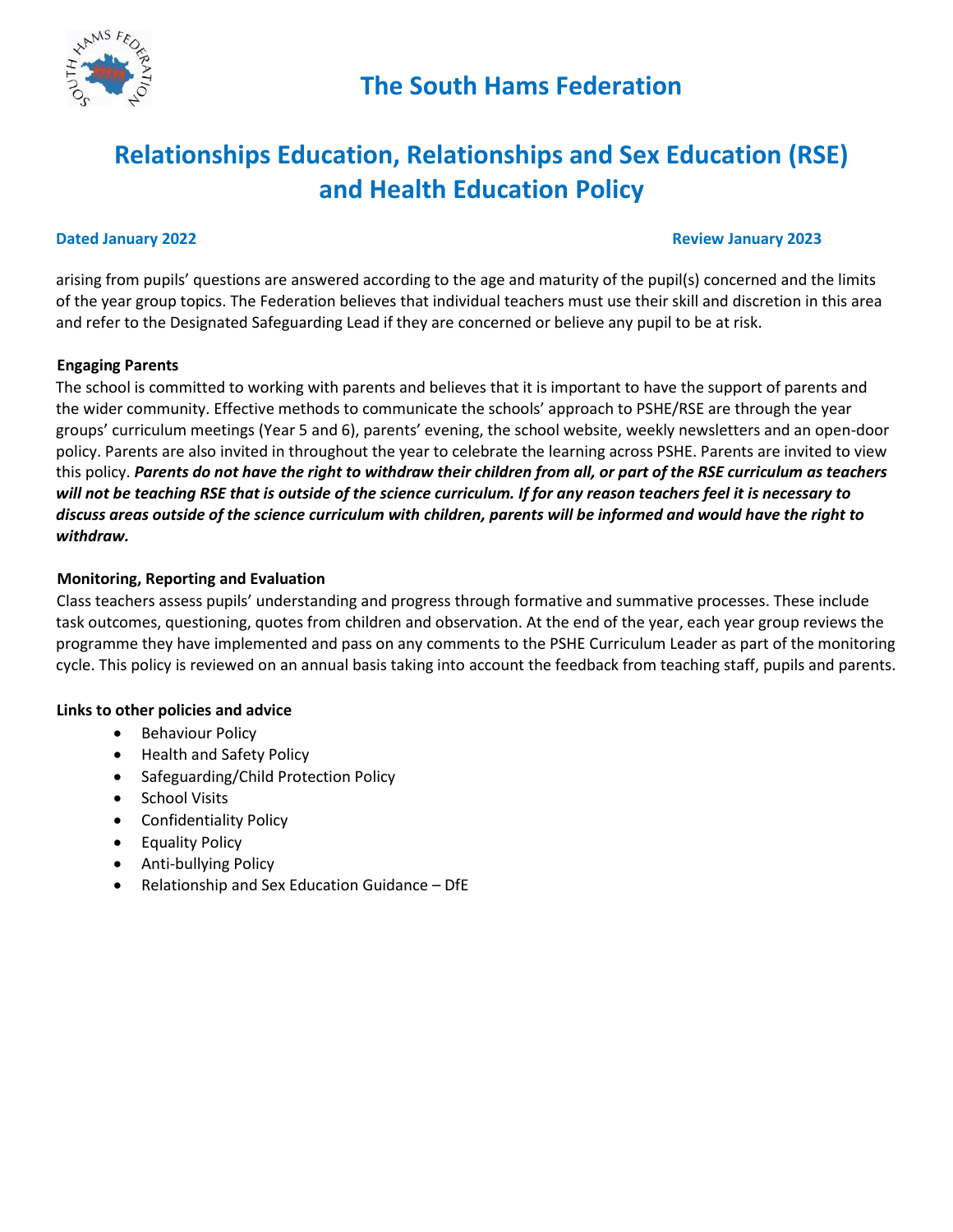

**Dated January 2022 Review January 2023** 

## **By the end of primary school pupils should know:**

| <b>TOPIC</b>                                | PUPILS SHOULD KNOW                                                                                                                                                                                                                                                                                                                                                                   |
|---------------------------------------------|--------------------------------------------------------------------------------------------------------------------------------------------------------------------------------------------------------------------------------------------------------------------------------------------------------------------------------------------------------------------------------------|
| Families and<br>people who care<br>about me | That families are important for children growing up because they can give love, security and stability<br>$\bullet$<br>The characteristics of healthy family life, commitment to each other, including in times of difficulty,<br>$\bullet$<br>protection and care for children and other family members, the importance of spending time<br>together and sharing each other's lives |
|                                             | That others' families, either in school or in the wider world, sometimes look different from their<br>$\bullet$<br>family, but that they should respect those differences and know that other children's families are<br>also characterised by love and care                                                                                                                         |
|                                             | That stable, caring relationships, which may be of different types, are at the heart of happy families,<br>$\bullet$<br>and are important for children's security as they grow up                                                                                                                                                                                                    |
|                                             | That marriage represents a formal and legally recognised commitment of two people to each other<br>$\bullet$<br>which is intended to be lifelong                                                                                                                                                                                                                                     |
|                                             | How to recognise if family relationships are making them feel unhappy or unsafe, and how to seek<br>$\bullet$<br>help or advice from others if needed                                                                                                                                                                                                                                |
| Caring<br>friendships                       | How important friendships are in making us feel happy and secure, and how people choose and<br>$\bullet$<br>make friends                                                                                                                                                                                                                                                             |
|                                             | The characteristics of friendships, including mutual respect, truthfulness, trustworthiness, loyalty,<br>$\bullet$<br>kindness, generosity, trust, sharing interests and experiences and support with problems and<br>difficulties                                                                                                                                                   |
|                                             | That healthy friendships are positive and welcoming towards others, and do not make others feel<br>$\bullet$<br>lonely or excluded                                                                                                                                                                                                                                                   |
|                                             | That most friendships have ups and downs, and that these can often be worked through so that the<br>$\bullet$<br>friendship is repaired or even strengthened, and that resorting to violence is never right                                                                                                                                                                          |
|                                             | How to recognise who to trust and who not to trust, how to judge when a friendship is making them<br>$\bullet$<br>feel unhappy or uncomfortable, managing conflict, how to manage these situations and how to seek<br>help or advice from others, if needed                                                                                                                          |